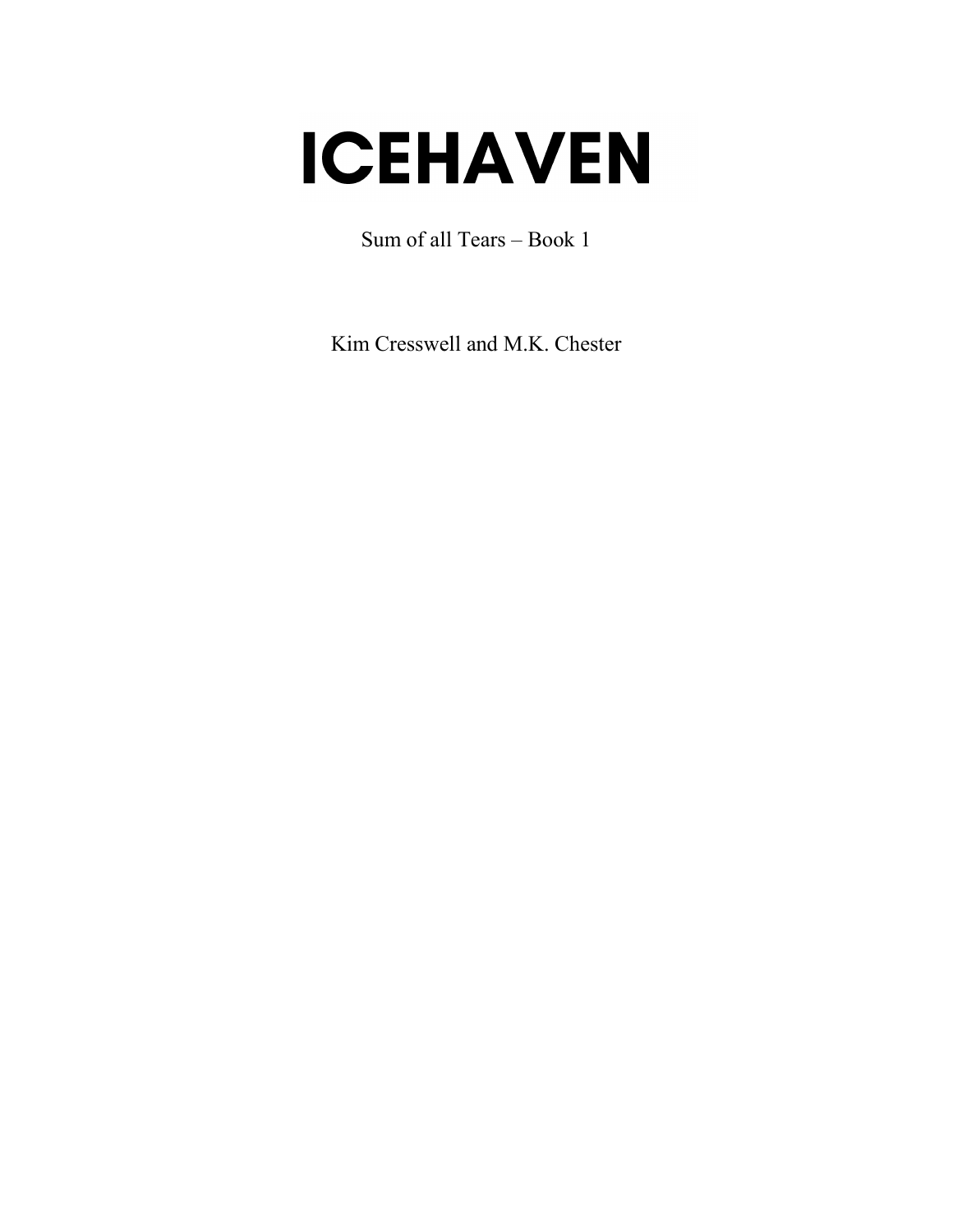ICEHAVEN © 2019 Kim Cresswell and M.K Chester

All rights reserved. No part of this book may be reproduced or transmitted in any form or by any means, electronic or mechanical, including photocopying, recording, or by any information storage and retrieval system, without permission in writing from the author.

The characters and events portrayed in this book are fictitious. Any similarity to real persons, living or dead, or events, is coincidental and not intended by the author.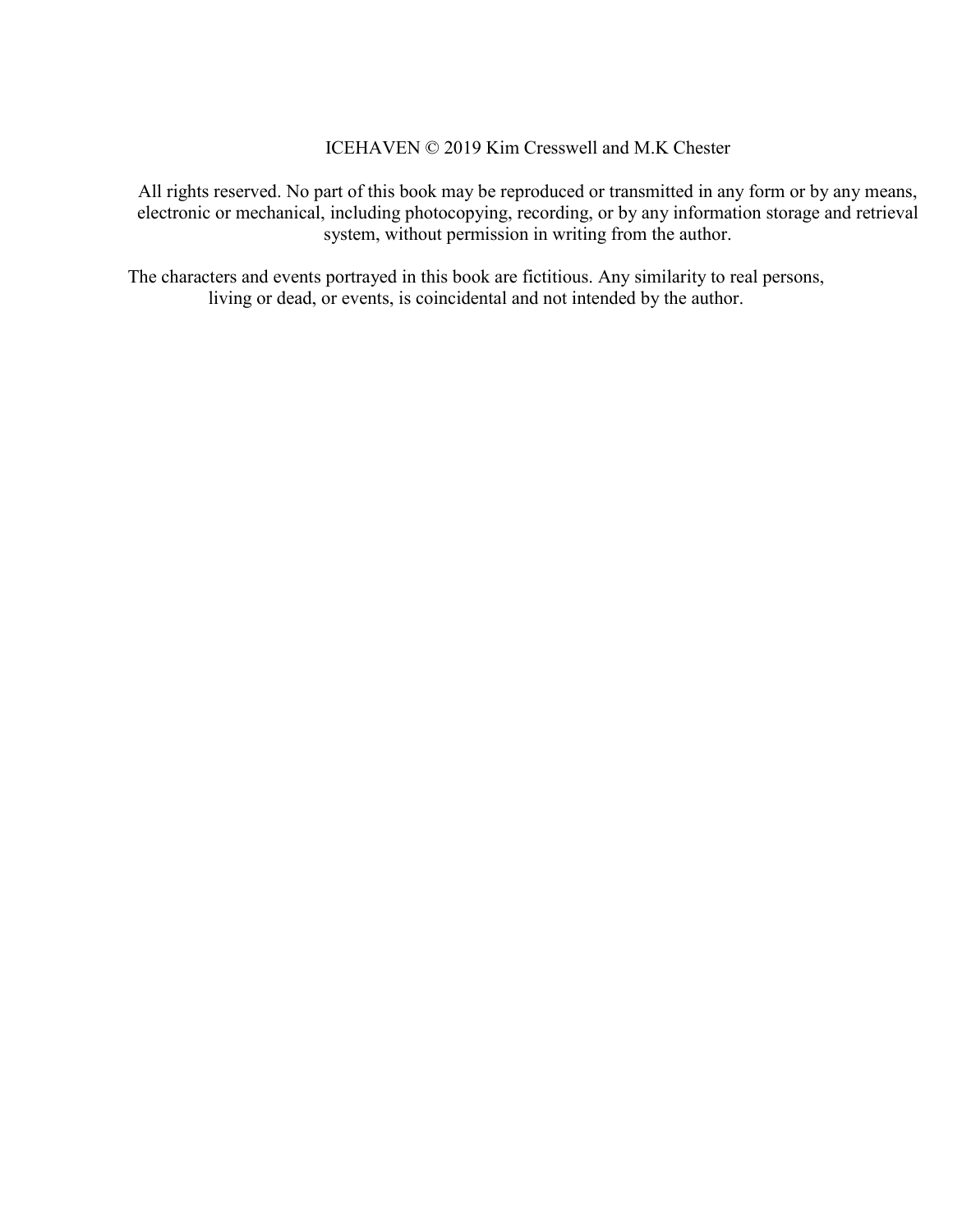## **CHAPTER ONE**

#### *In the near future...*

August Madison glanced at her watch, then back at her father, her shoulders tight with anxiety. "Minus seven minutes."

Anticipation flickered in his blue eyes as he smiled and watched the images of the dozens of military aircraft taking off from various airports throughout the United States and around the world on the mammoth digital screen inside the university's largest auditorium.

As chief climatologist of the International Climate Change Initiative, he believed he'd finally discovered the answer to the world's most pressing issue. With the oceans growing more acidic, dozens of animal and plant species becoming extinct, and the atmosphere ten degrees higher than a decade ago, widespread catastrophic weather events, each more violent and deadly than the one before had increased. Hurricanes, earthquakes, tornadoes, droughts, and horrific flooding due to rising sea levels had caused the destruction of some nations and continued to kill millions around the globe.

All of that was about to change.

"Can you check on Luke and Chloe?" her father asked under the increasing commotion surrounding them. "They should be here by now."

August frowned at the cause of her stress. She wasn't surprised by her brother's tardiness. He was always late, an eighteen-year-old who had an excuse for everything. All he had to do was pick up their younger sister from school and show up on time for their father's shining moment. Just be on time for once. Do what was expected. One time.

"I'll call him." August snatched her phone out of the back pocket of her jeans and hit speed dial. He finally answered on the fourth ring, right before voicemail kicked in. "Where are you? You're late."

"Chloe was poky leaving class."

August rolled her eyes, knowing her brother had been up all night playing video games with his friends. She'd bet her Yale tuition he'd been sleeping and hadn't gotten up in time. "Hurry up, Dad's asking for you."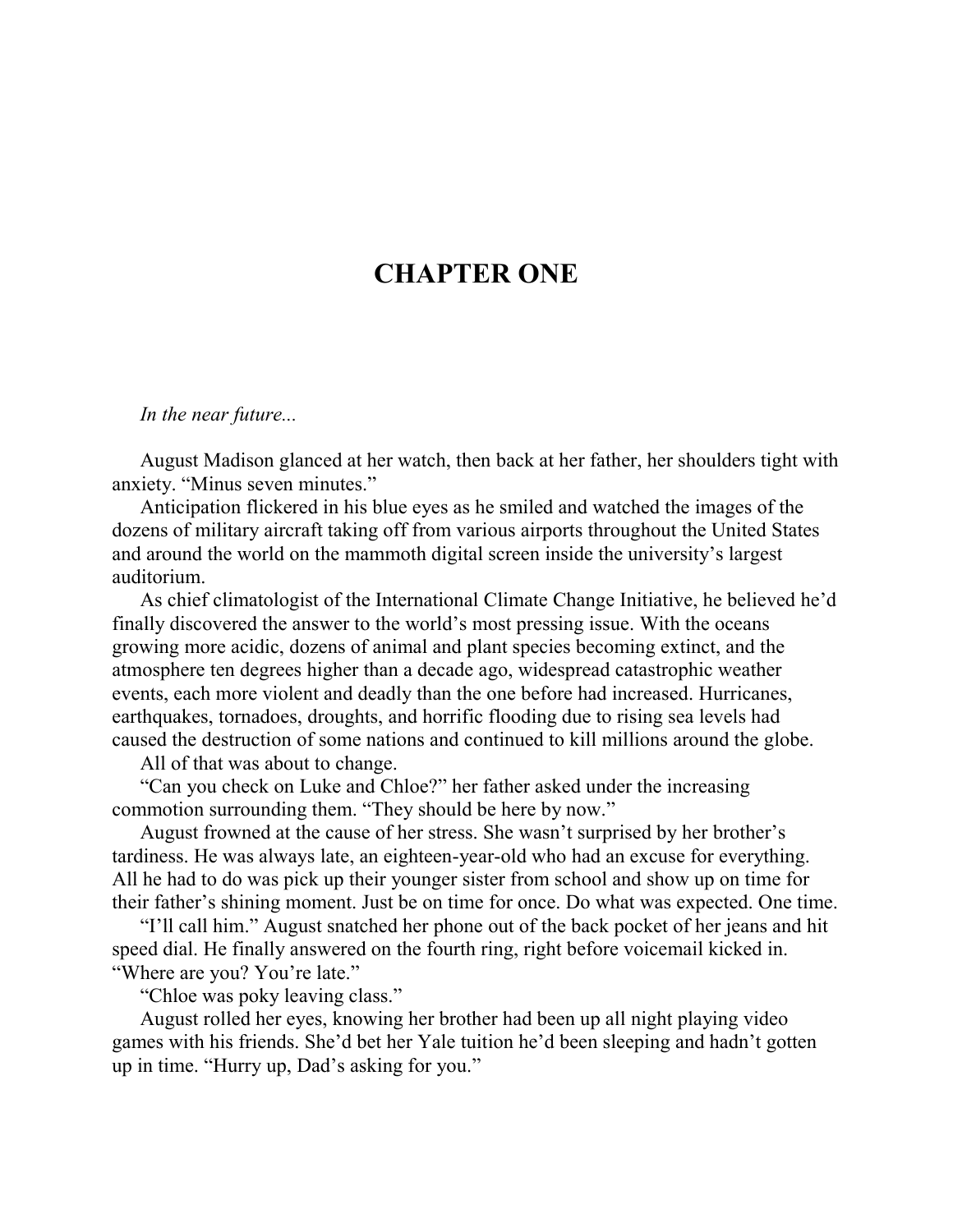"I'm pulling into the university parking lot. Wow, there's a ton of people here. I didn't know this was such a big deal."

She checked her watch again. *Five minutes*. "You've known your whole life how important this is to him."

"I'll be there in two minutes."

August ended the call and forced a smile for her father. "They'll be here soon."

He nodded and put his arm around her shoulder. "I don't want them to miss it. This will be a story you'll tell your own children one day."

She smiled, imagining a future where the climate wasn't the dominant issue of the day. Her father hadn't been this happy in a long time. Five years almost to the day her mother had passed away, he deserved some happiness.

While the auditorium filled to standing room only with faculty, students and media, excitement buzzed in the air. Her father really was about to make history, his experiment, his hard work, bringing them to this moment. She took a seat in the front row beside him and looked up at the screen. A low hum caught her attention. Unsure where the sound came from, she glanced over her shoulder, searching for her brother and sister, disappointed that Luke would probably be too late. The humming grew louder. August covered her ears, the high-pitched deafening sound too much.

An earth-shattering boom savagely rocked the auditorium.

The tile floor cracked and shifted under her feet. The seismic force catapulted her out of the seat, slamming her left shoulder and the side of her head into the floor with a hollow whump. Dazed, August staggered to her knees, then to her feet and reached for her father's hand, mere inches away through the smoke and dust. She couldn't get to him.

Phantom outlines of people bumped into her, scurrying by, searching for an exit. Screams, sobs, and moans filled her head. Blistering heat ripped through the room, as if the atmosphere was being sucked out by a high-powered vacuum. Her heart thrashed in her chest.

### *Where were Luke and Chloe?*

She fought back tears as panic drove deep into her bones. Stretching out her arm, she reached for her father again and struggled against the growing clatters and groans.

A gale-force wind rumbled like a freight train, and the building blew apart. "Daddy!"

Chunks of debris pelted down around her.

August tripped on something, maybe someone, and landed flat on her back. While she gasped for each painful, labored breath, electrical wires popped and sizzled around her and shot fiery particles everywhere.

Overhead, a metal beam swung wildly in her direction, like a giant pendulum. A pungent, suffocating odor, similar to lighting a million matches, filled her nostrils. An acidic taste touched the tip of her tongue and burned the back of her throat. Muffled quiet descended over her. The world blurred.

Then came the cold.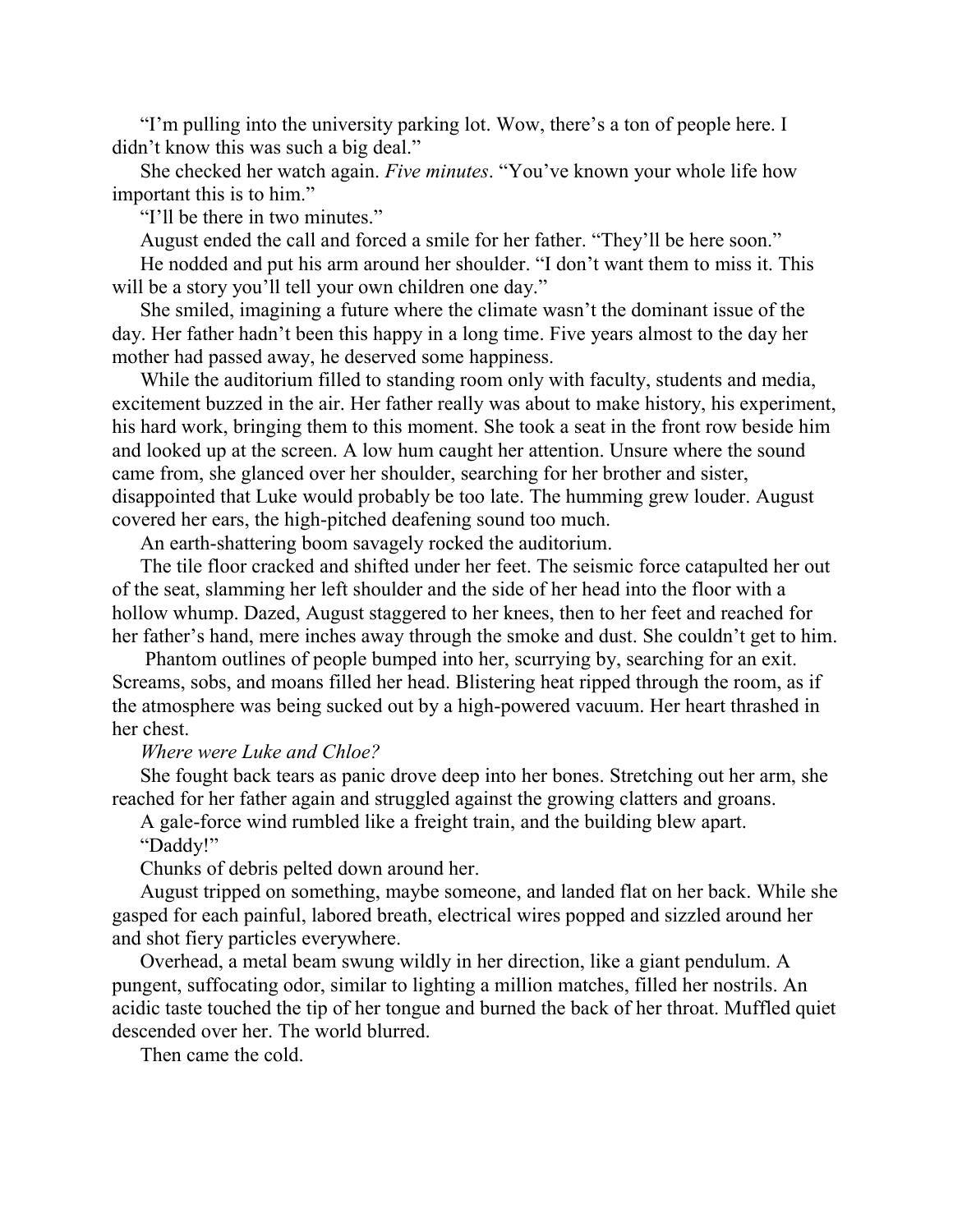## **CHAPTER TWO**

Arctic air sliced through August's lungs like a hundred tiny knives. She gulped her first breath and pried her eyes open one at a time. Adrenaline surged, and her heart took off like a rocket. Pushing her elbows against the frozen ground, she sat up and surprised a figure kneeling at her feet.

While the woman worked awkwardly with gloved hands to unlace August's boots, she stopped and looked up at her.

Her eyes widened. "You—you're dead!"

Fear rose in August's chest. And she remembered.

All around her, hard-pack snow and ice stretched for miles.

Everything was gone.

The university.

Everything.

Beneath the mounds of winter, remnants of scraps of metal, wooden planks, piles of bricks poked through, odd-shaped ghosts of what used to be. What happened? Where was her father? Her brother and sister?

While the woman rambled incoherently, August used all her strength and grabbed her by the shoulders and shook her. Her frozen joints shrieked with pain. "Where am I?"

The woman's watery eyes blinked between the black knit hat and red scarf draped around her head, shielding her face from the wind. "Icehaven."

The word meant nothing to August. No. There had been an accident at the auditorium at Yale University in New Haven, Connecticut, where she attended school. Her father's decade-long experiment to end climate change by stabilizing temperatures around the world had gone wrong.

Horribly wrong.

All she remembered was trying to grab her father's hand. By then, nothing could have saved them. A sound like high-pitched booming jet engines had overwhelmed her, and she raised her hands to cover her ears. "No. That's impossible."

Taking her opportunity, the woman shoved her backward with two hands and ran in the other direction, her frayed boots crunching with every rapid step. August bounced off the ice onto her butt, then slid backward until she slammed against the fender of a halfburied, charred car. Air exploded out of her lungs, and pain shot down her spine, her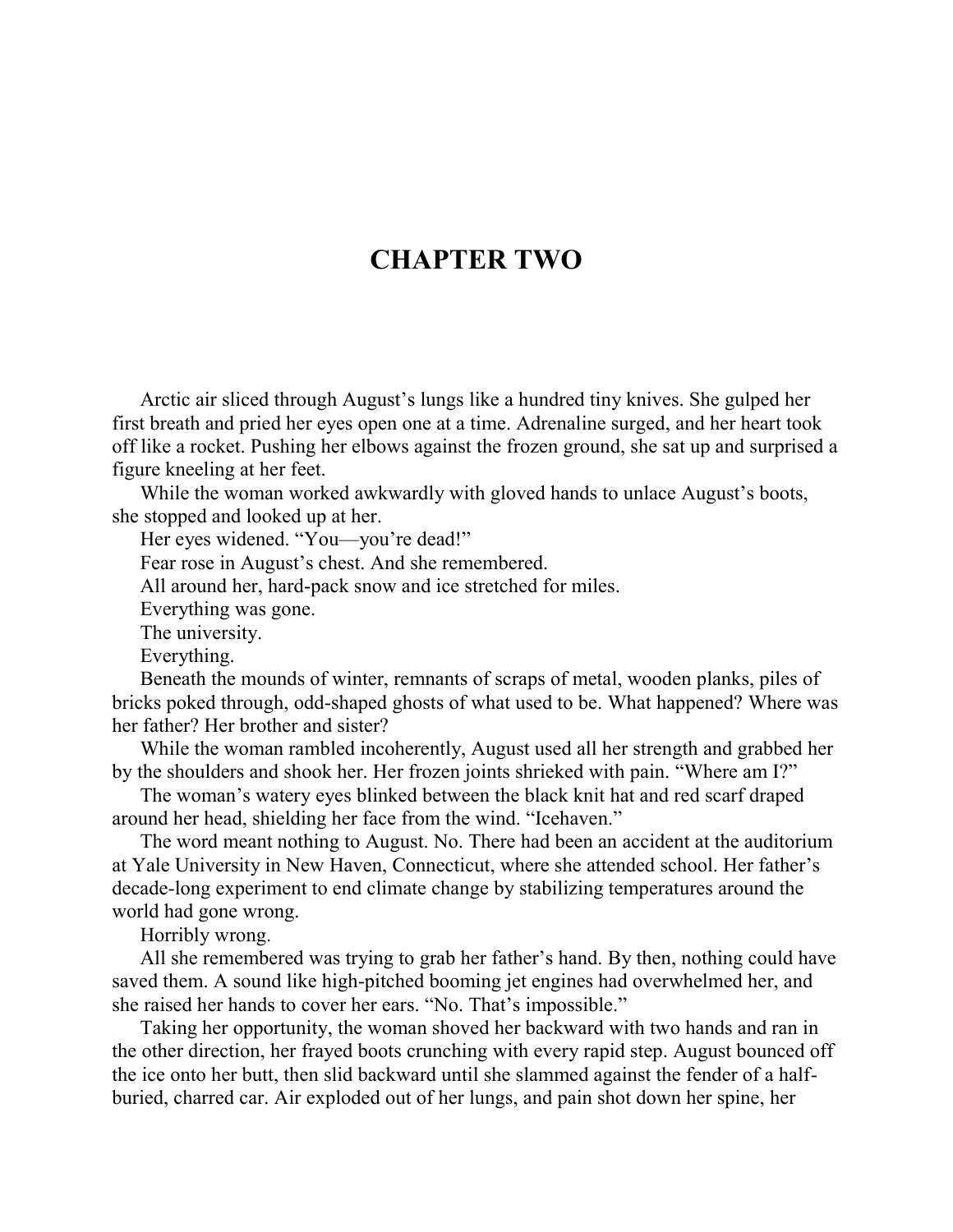body. She doubled over, pulling her legs to her chest, and dragged in a stinging breath. Then, she released it.

Her piercing scream could probably be heard for miles, but August heard nothing. She only felt the extreme cold invade every fiber of her being. Within moments, the unrelenting chill blocked the searing pain and she straightened her stiff limbs, first her legs, then her arms. She glanced down at her blue fingertips and scrambled to her hands and knees with one thought: shelter. She needed to find refuge as soon as possible or she'd die. *Again?*

None of that mattered right now. August dragged herself to her feet and spotted bleary black dots against the white horizon. She blinked through tears and tried to focus. Were they moving?

She wiped her eyes with the back of her hand and tried again.

They were definitely moving.

They looked like fuzzy outlines of humans, other survivors, coming to help her or to kill her. Either way, she put one frozen foot in front of the other and resolved to meet them halfway.

The wind whipped around her, blasting ice crystals against every inch of exposed skin, sticking in her hair, soaking and freezing her jeans, sweater, and jean jacket within minutes. By the time she met the four strangers, carrying large backpacks and rifles, heavily clothed in winter coats and colorful blankets, all she heard was the monster howl of the wind. Maybe their lips moved, she couldn't be sure. She couldn't even tell if the people were men or women. August didn't care. Shivering uncontrollably, she fell forward, collapsing against them, hoping they meant her no harm.

"Get her something for her head, hands, and feet," a familiar female voice said.

After digging through their backpacks, a layer of comforting warmth encased her shoulders in the form of a pink shag carpet, secured by strong arms on either side. Another woman handed her white oven mitts with cows printed on them, men's gray wool socks and a fuzzy black headband.

*Were they serious?* August hesitated, then took the items, knowing they weren't anything she'd ever use as clothing on a normal basis, but grateful for anything to keep her warm. After putting on the headband, she sat on the carpet and took off her armystyle black boots. While she finished putting on the extra pair of socks, someone handed her four plastic bags.

"Put them over your feet and hands. They'll keep them dry, keep the heat in. You don't want to end up with frostbite," a man said.

August took the bags and shoved her feet inside, tied them tightly closed, then put her boots back on. She slipped her hands into the bags and then stuffed her frozen fingers into the oven mitts. "Thank you."

"Where did you find her?" a man asked as he blocked the wind with his large frame and helped her to her feet.

The woman with white hair pointed then placed the carpet back over August's shoulders and head. "Over there by that beam. She was dead. I took her pulse and listened for her breath and a heartbeat. Nothing. I worked on her for thirty minutes. I was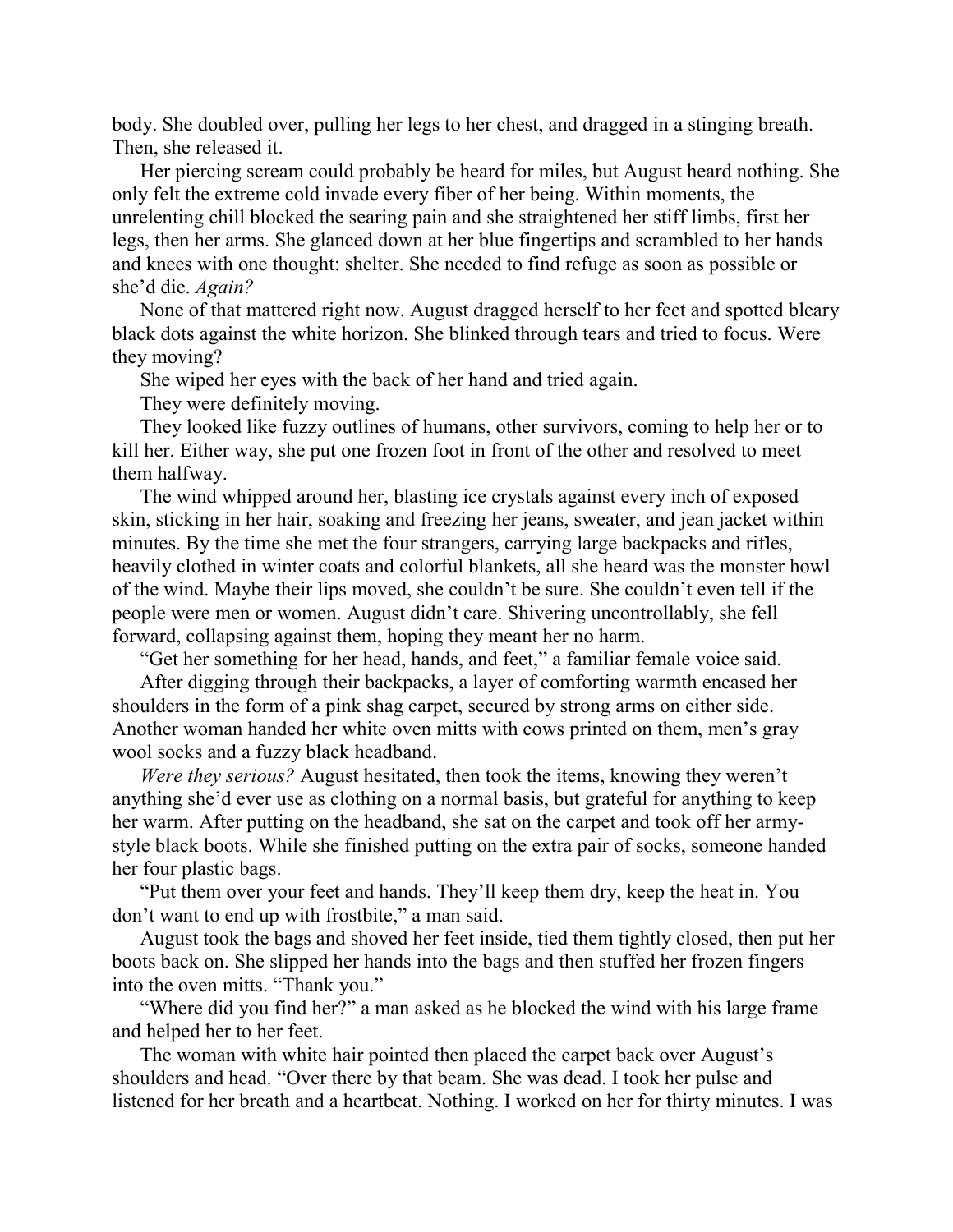a nurse for a lot of years at Hartford Primary Care. I know when a person's dead. She *was* dead."

August tried and failed to laugh. The woman who'd tried to steal her boots had gone back, wherever back was, for help. At least she hadn't left her for an ice-filled grave.

A man's low, deep voice silenced the others. "Let's get her back to the bunker and see if we can get her warmed up enough to talk. If she came from that direction, she might know something."

August groaned as they trekked as a group, a clump of humanity buffeting the swirling air and ice that blanketed the endless frozen terrain. She couldn't tell them she didn't know anything, at least nothing that seemed logical or made any sense in this strange world. Even the sun didn't look the same, its fiery yellow-orange glow had changed to a dark shade of red, the light much dimmer, as if someone had shut off a gigantic light bulb.

She had plenty of questions for the strangers. Like where had the buildings and cars and civilization gone? Where were they, really? Who were they and how did they live in such harsh conditions? Why were they carrying weapons? First, she needed to make it to shelter before the sun dipped below the horizon and the temperature dropped beyond measure. August trudged forward, gritting her teeth. One thing she knew for sure. If any of this turned out to be her fault, her father's fault, she had to find a way to make things right.

Plodding across the slippery landscape for what seemed like forever, August's legs throbbed and blazed with fiery pain from the biting cold. The strangers hadn't said a word since they'd started their bone-chilling journey. All she knew was they were heading southeast on I-95. Ice packed shells of entangled and smashed vehicles with haunting statues of broken bodies in sculpted poses littered the once busy interstate she'd traveled so many times with her family. Carnage was everywhere, more visible in some areas than others.

With each cautious step, ice cracked and groaned under the heels of her boots. August held the carpet tightly around her body, her shoulders aching from the heavy weight. She stopped in mid-step and gasped.

Beneath her feet, a woman with black hair lay curled on her side, clutching a newborn baby in a powder blue bunting bag. The mother and child's eyes were wide open, staring back at her through the frosty glass-like tomb. Horrified, she looked away, sidestepping the buried family, wanting more than anything to erase the image from her mind. She'd be happy to get to their destination, out of the cold and away from the death and destruction.

"You can't think about the ones who are gone. It's too late for them. You have to keep moving," the female said.

August fought back tears and removed one of the bagged oven mitts to reach into the pocket of her jeans. She pulled her iPhone out and stared at the shattered screen, her hands shaking violently.

\* \* \*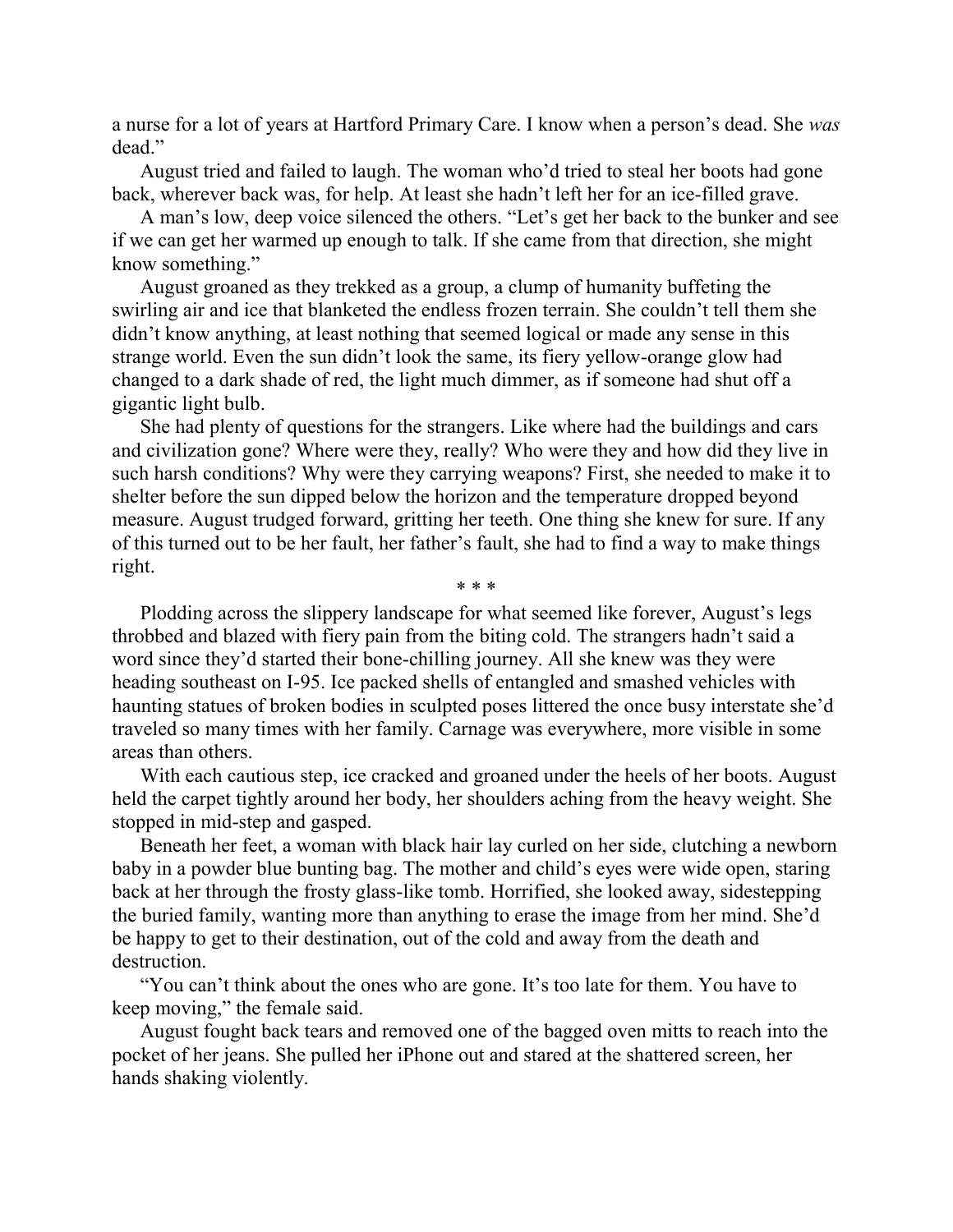The man with the low voice, who appeared to be the leader, stopped and glanced at her. A thick layer of crystallized ice covered his eyelashes and mustache, making him look much older than he probably was. He had brown hair and kind blue eyes like her father. Her heart ached even more for her family.

"That thing won't help you. Nothing works anymore," he said through gray-blue lips. August glanced down at the phone. She was hoping she could call her brother's phone and maybe find her family…if they were alive.

His hand touched her shoulder, and he gave her a little shove. "Keep moving or you'll freeze. We're almost there."

Wind blasted around them in gusts, cutting through the carpet tented over her head and wrapped around her body.

As they plodded past a gas station almost completely embedded in ice with its front door missing, August noticed the overturned and barren shelves inside. The cash register drawers sat open and empty. It wasn't as if money would help anyone now. On the floor inside the door, she spotted two large bare feet sticking out of a bump of ice. She glanced away, not wanting to see more.

"Where are we going?" The air stung her lungs and made her involuntarily gasp milky clouds of steam as she spoke.

"East Haven."

Thank God. They were still in Connecticut. August let out a breath of relief and started coughing when she inhaled a gulp of frigid air. "I thought we were in a place called Icehaven?"

"It's the name for the state of Connecticut. That's what they call it now."

August turned her face out of the wind and tried to process what he'd just said.

"I'm sure this is all confusing. We'll talk more once we get to the Army National Guard armory. We've been digging it out for two weeks."

*Weeks? How could that be?*

Panic bubbled up inside her chest and her head spun.

*Impossible. She was at the university on Monday.*

August shook her head, hoping the action would knock some sense into her, into the man.

*He must be mistaken. He had to be...*

Her feet were numb and frozen, and she wasn't sure she could walk much farther. She knew she had to. "Why don't we just stay at the gas station? We could light a fire to get warm."

"It's not safe here," the woman beside her said.

The man clutched the rifle tighter. "She's right. It isn't safe. The armory is secure, at least for now. We have some supplies: clothing, food, water, and whatever else we scavenge. But supplies are dwindling by the day."

Great. She'd either freeze to death or starve.

As they continued heading south, bleak crimson skies surrounded them. The sun lowered, and so did the temperature.

\* \* \*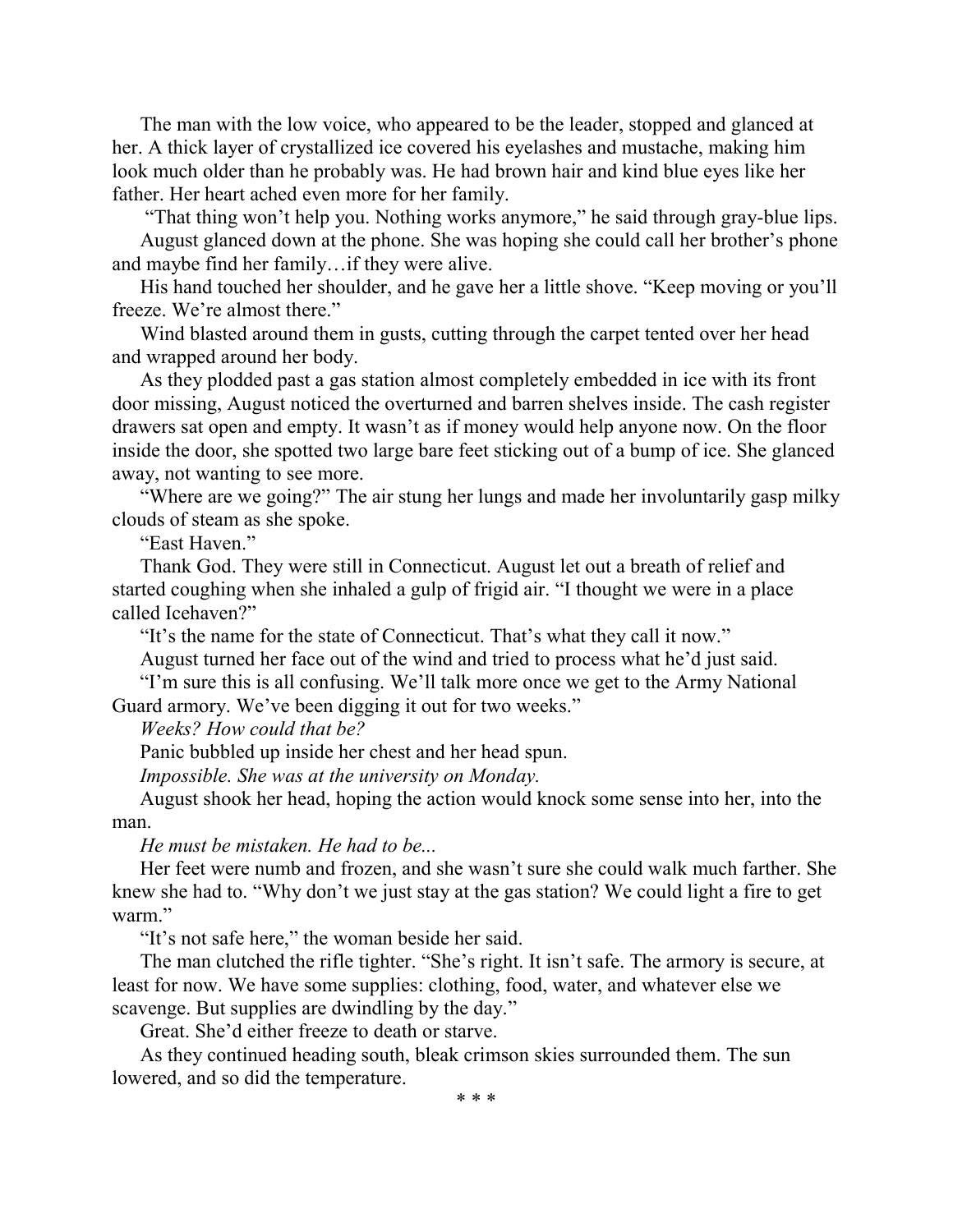Darkness gathered around her. Barely visible from the outside, all August could make out was a massive four-story high bank of white with crumbled red bricks and wooden beams protruding in different directions. She headed through a number of narrow, chiseled ice tunnels and down a long set of stairs lit only by candles. She slowed her pace to allow her eyes to adjust and her vision to clear. With the wind blocked to a soothing wail, they hurried through a corridor of the building into an open area.

A small group of adults and one child, a toddler, clasped silver reflective blankets and huddled around two space heaters in the middle of the room, casting curious glances as she neared. They were dressed in mismatched winter clothing, some wearing military ponchos and wool hats. At her appearance, their whispered conversation stopped. Did she know any of them? Did they know her?

"This way," the nurse said and handed her a silver foil blanket.

August set the carpet down and took off the oven mitts and plastic bags and put them on a chair. She gratefully wrapped the blanket around her shoulders then followed the woman into another hallway on the opposite side of the room. "How many are here?"

"Unfortunately, too many."

Realization hit August in the heart. Too many people to feed, clothe and shelter. Had the world really come to that?

"What's your name?" she asked her host.

The woman unwound her scarf and grinned. "Snow Globe."

Was the woman serious? "That's your real name?"

"Actually, it's Sandy Globe. Everyone calls me Snow—especially now."

They continued, winding through a series of short halls until August couldn't remember how they'd gotten there. Probably on purpose, she thought. "Where are we going?"

"All newcomers need to meet with our leaders, no matter what time they come in. Even if we have to wake them up, which they hate." Snow came to an abrupt halt at a crossroads in the hallway, and August nearly ran her over. "You're in luck. They're waiting for you."

Facing these unknown people made the blood pound behind her eyes. What if they didn't let her stay? August shivered at the thought of going back outside, recognizing the armory provided the best protection. They had to let her stay. They couldn't just put her out, could they?

"Let's go."

August dragged her feet like she used to when going to a class she didn't like or a party where she didn't know anyone. Before she had time to arrange her thoughts into an argument about why she should be allowed to stay, they emerged from the deceptively short tunnel into a small room.

A decaying red and blue oriental rug lay beneath a long, bowed metal table. Behind the table sat three individuals, each passive face staring at her; two women, one man.

A woman with short red hair at the left end of the table greeted them. "Hello, Snow. Tell us about this one."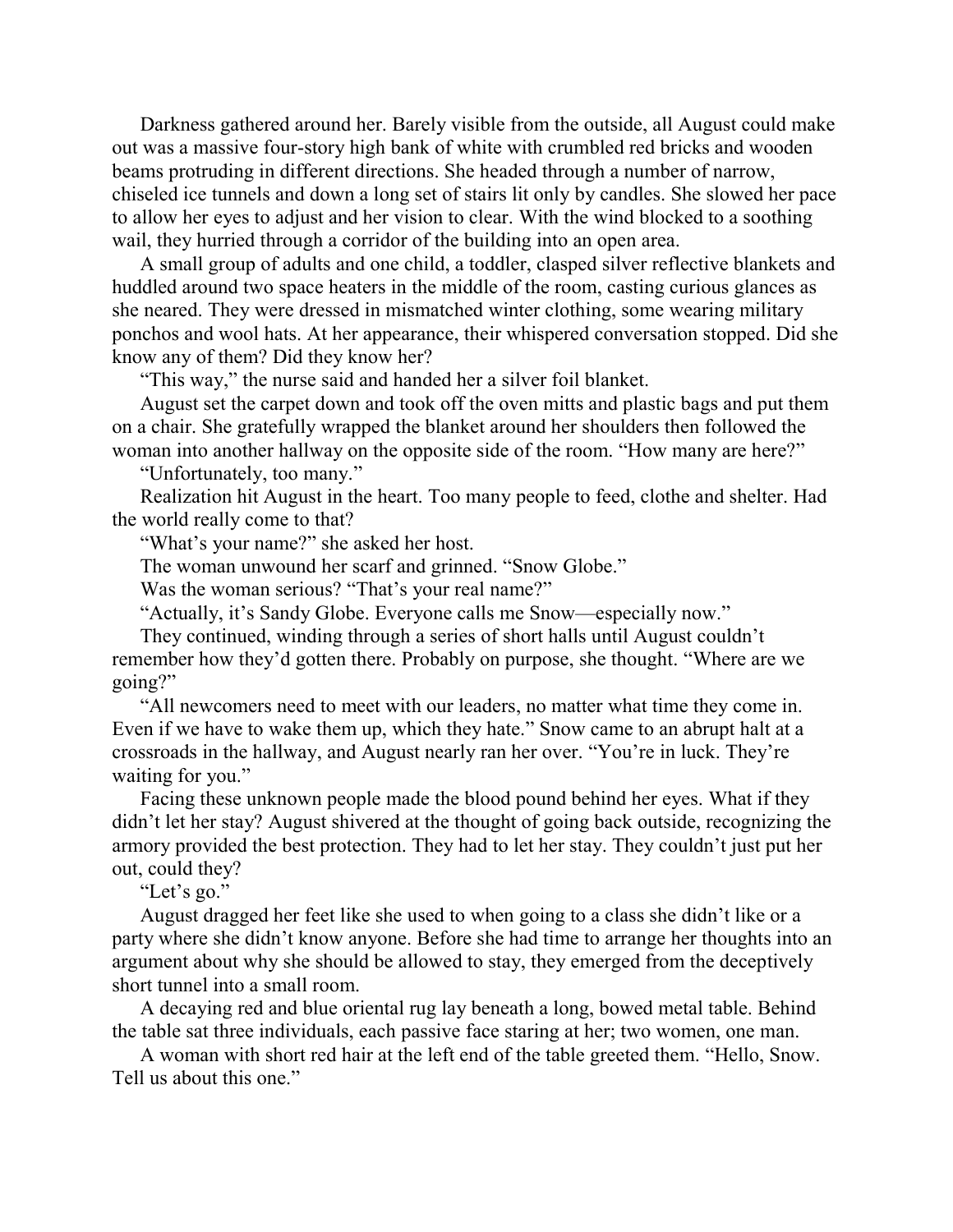The nurse cleared her throat. "I was out scavenging with the others and wasn't having much luck. On my way back, I saw her in the snow."

The man in the middle raised his eyebrows. "Dressed like that?"

Snow shook her head and shot August a sideways glance. "She was dead. No pulse. I tried to revive her and couldn't."

"Apparently you could," the man said, combing his fingers through his bushy beard.

Everyone except for August laughed, and Snow's face turned red. "It wasn't by my effort. I was planning on taking what I could—her boots—then she sat up. Scared the hell out of me. I ran back to the group for help because the sun was going down and didn't know if I could get her in by myself."

At least the account of events was accurate. August stood still while they studied her like some kind of middle school science experiment. Did they still have schools? Probably not. Focusing on survival meant other things were impossible.

The other woman sitting at the table with almond-shaped eyes and long brown hair asked, "Is that all, Snow?"

"Yeah. If you don't mind, I need to get back to my kid."

"Of course," the man said as he stood and stretched his legs. "Thank you."

How civil everyone seemed to be. August's skin crawled for no real reason other than she was alone before the three-person panel without a clue if they would allow her to stay.

The woman sitting in the middle chair spoke up. "What is your name?"

"August—Madison."

"How old are you?"

"Twenty-two."

They glanced at one another, and the man sat back down.

"How did you end up out in the open, dressed like that? Did you run away from another group, settlement?"

What was he talking about? Settlement? "No. I don't know how I ended up there." Even to her trained, logical mind, it sounded like a joke. But no one laughed.

The red-haired woman leaned forward. "Where were you from…before?"

"New Haven," she answered. "I lived there all my life."

*Until I died...* 

The man's eyebrows drew together, making his face appear smaller. "What's the last thing you remember before you woke up today?"

August's eyes met his. He knew something, understood the strange thing that had happened to her. Or perhaps he knew who she was, who her father was. Was it safe to tell the truth? She had no proof they wouldn't use it against her. The longer she waited to answer, the more discomfort bloomed in the room.

"I was in the auditorium at Yale University, waiting for the climate change experiment to begin."

No one said a word. They traded glances again, then the man asked, "Are you saying *you* survived?"